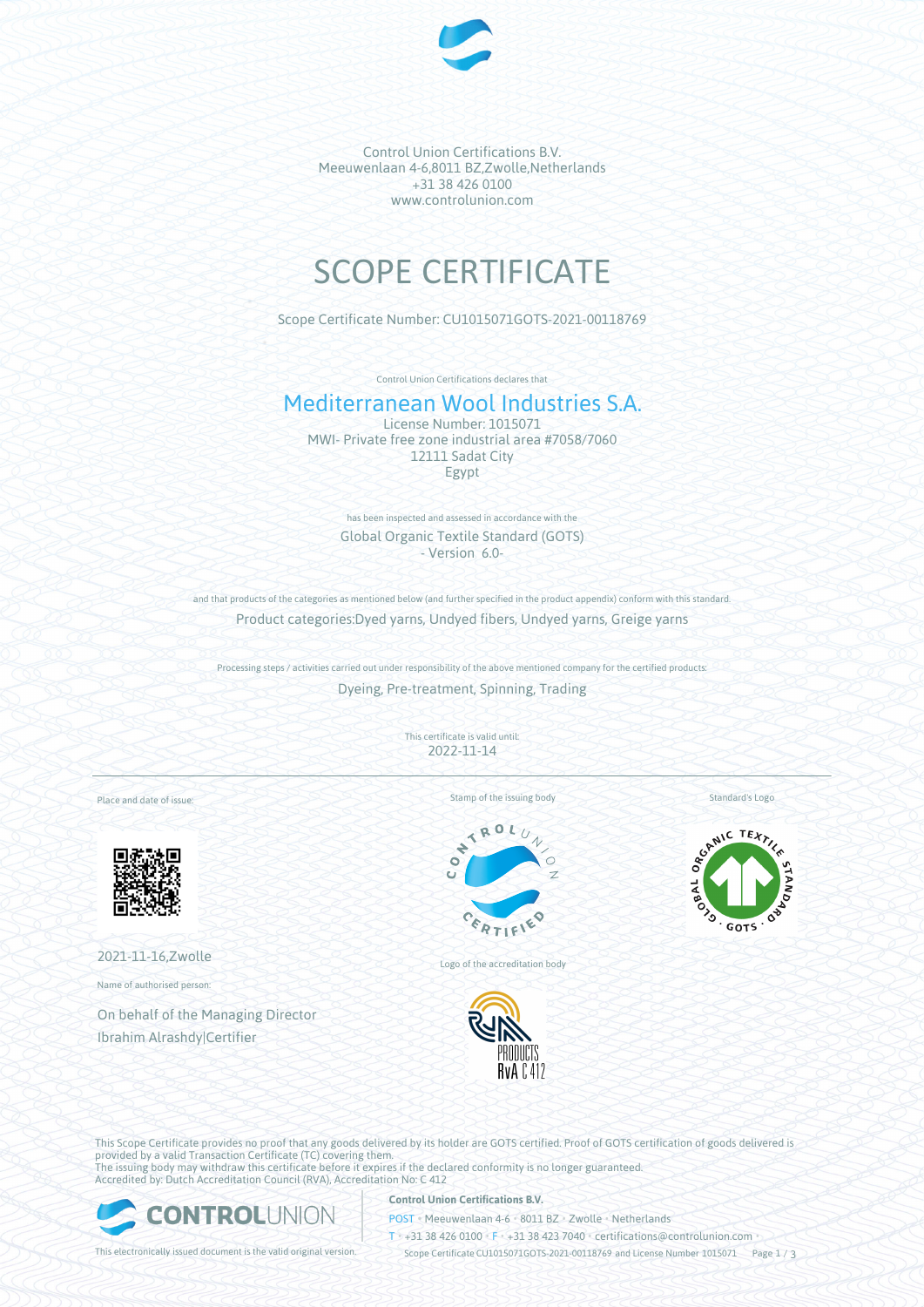

#### Control Union Certifications B.V. Meeuwenlaan 4-6,8011 BZ,Zwolle,Netherlands +31 38 426 0100 www.controlunion.com

#### **Mediterranean Wool Industries S.A. Global Organic Textile Standard (GOTS)**

## **Products Appendix to Certificate no.CU1015071GOTS-2021-00118769**

In specific the certificate covers the following products:

| <b>Product category</b> | <b>Product details</b> | <b>Material composition</b> | Label grade |
|-------------------------|------------------------|-----------------------------|-------------|
| Dyed yarns              | Combed yarns           | 100.0%Organic Wool          | Organic     |
| Greige yarns            | Carded yarns           | 100.0%Organic Wool          | Organic     |
| Undyed fibers           | Comber noil            | 100.0%Organic Wool          | Organic     |
| <b>Undved fibers</b>    | Scoured fibers         | 100.0%Organic Wool          | Organic     |
| <b>Undyed fibers</b>    | Tops                   | 100.0%Organic Wool          | Organic     |
| Undyed yarns            | Carded yarns           | 100.0%Organic Wool          | Organic     |
|                         |                        |                             |             |

Place and date of issue:



2021-11-16,Zwolle

Name of authorised person:

On behalf of the Managing Director Ibrahim Alrashdy|Certifier





Standard's logo

Logo of the accreditation body